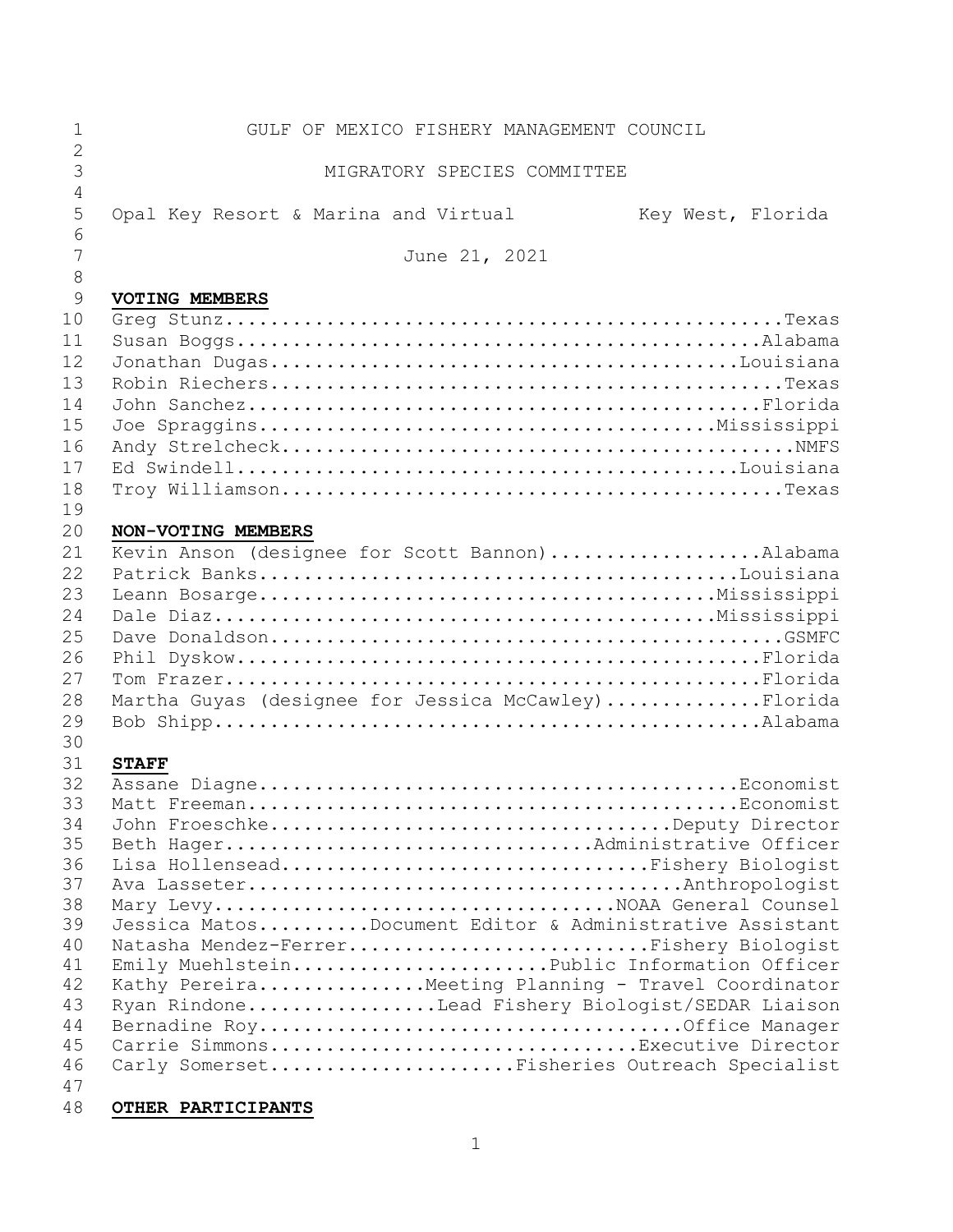| $\overline{4}$   |                             |
|------------------|-----------------------------|
| 5 <sup>7</sup>   | <u>in the second second</u> |
| $6 \overline{6}$ |                             |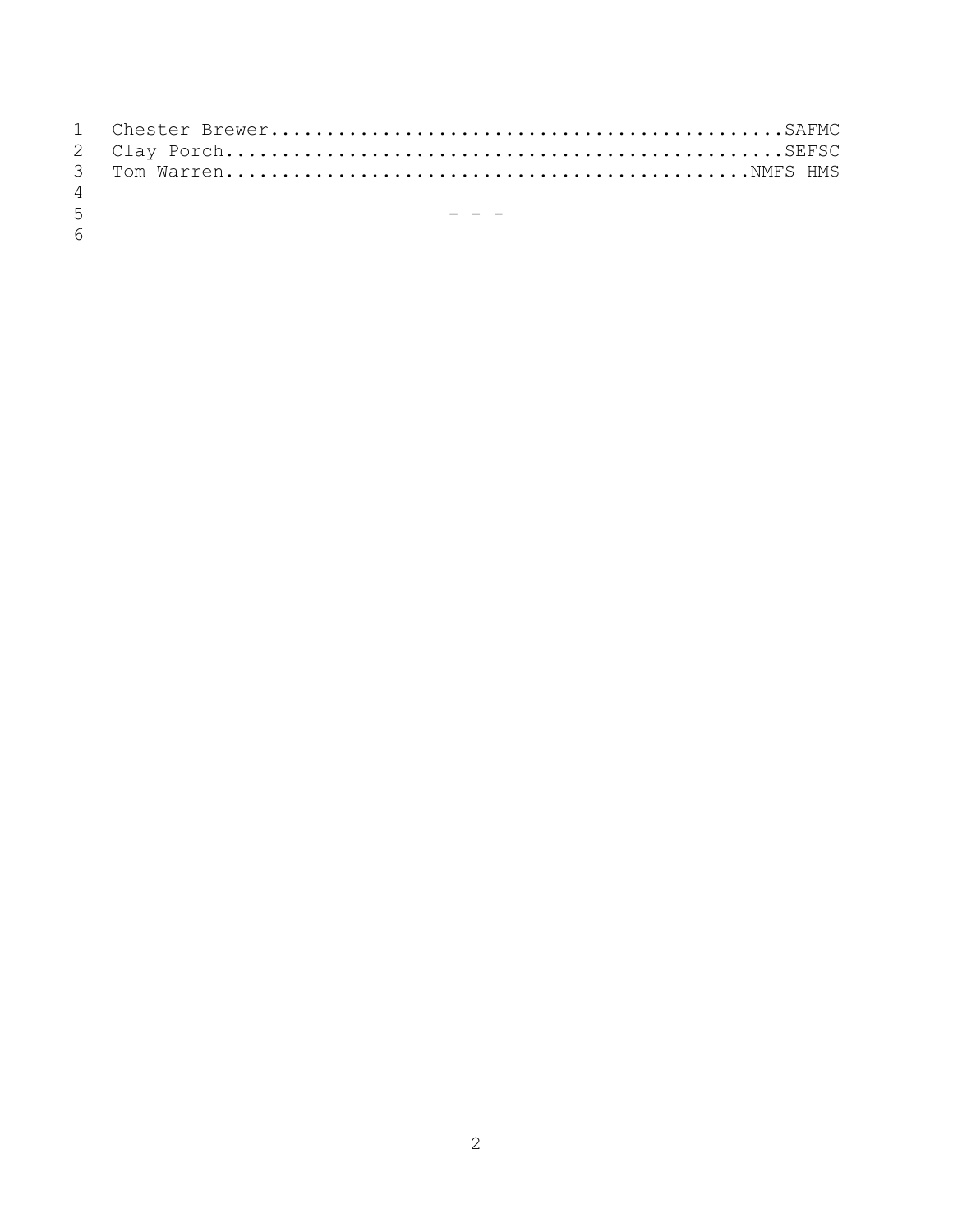|    | TABLE OF CONTENTS                                               |
|----|-----------------------------------------------------------------|
| 2  |                                                                 |
| 3  |                                                                 |
| 4  |                                                                 |
| 5  | Adoption of Agenda and Approval of Minutes and Action Guide and |
| 6  |                                                                 |
|    |                                                                 |
| 8  | Highly Migratory Species Amendment 13: Three-Year Review of the |
| 9  | Individual Bluefin Quota Program that Addresses the Directed    |
| 10 | Fisheries for Bluefin Tuna and the Incidental Catch of Bluefin  |
| 11 |                                                                 |
| 12 |                                                                 |
| 13 |                                                                 |
| 14 |                                                                 |
| 15 |                                                                 |
| 16 |                                                                 |
| 17 |                                                                 |
| 18 |                                                                 |
|    |                                                                 |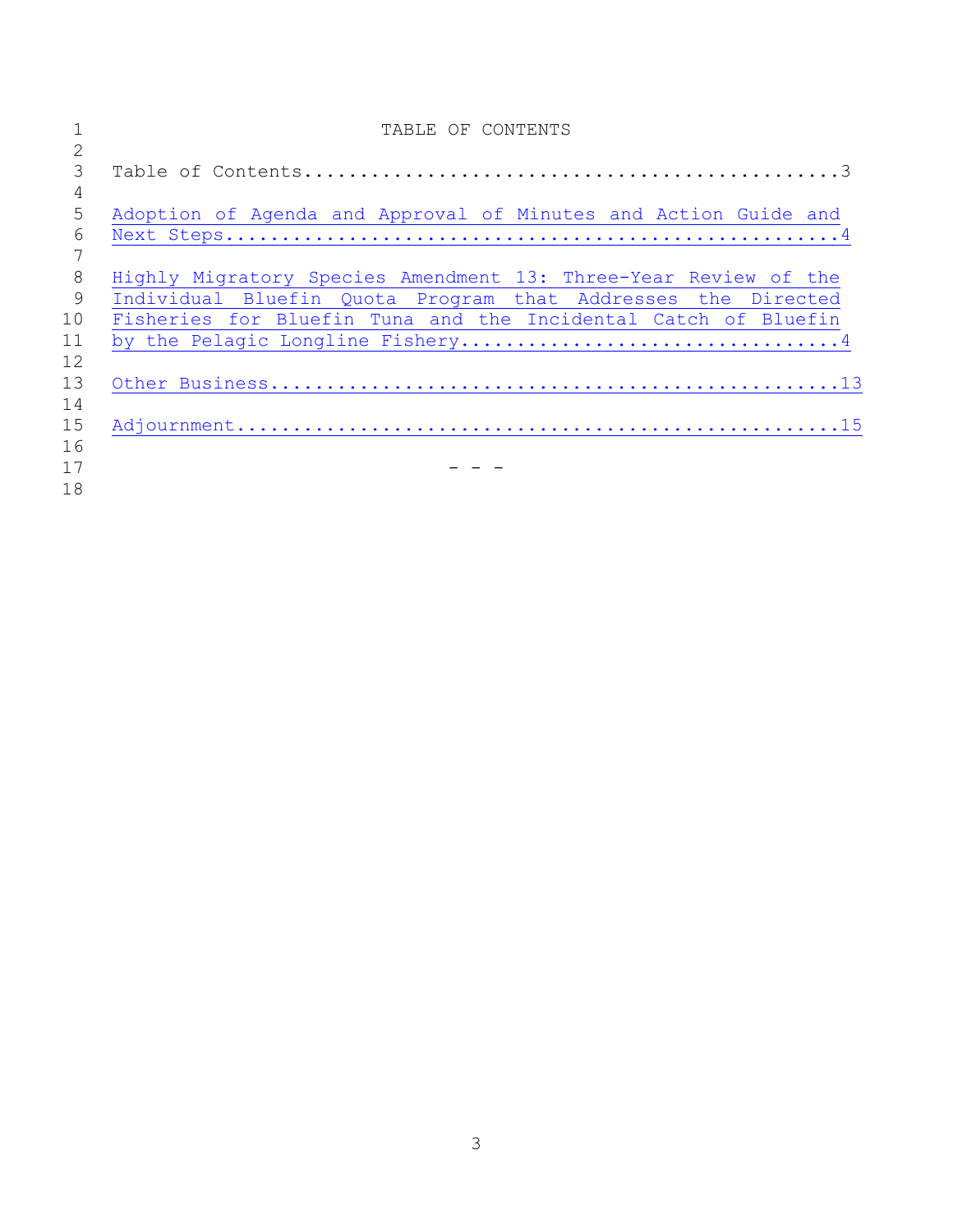1 The Migratory Species Committee of the Gulf of Mexico Fishery<br>2 Management Council convened on Monday afternoon, June 21, 2021, 2 Management Council convened on Monday afternoon, June 21, 2021,<br>3 and was called to order by Chairman Greg Stunz. and was called to order by Chairman Greg Stunz.

## <span id="page-3-0"></span>5 **ADOPTION OF AGENDA** 6 **APPROVAL OF MINUTES** 7 **ACTION GUIDE AND NEXT STEPS**

8 **CHAIRMAN GREG STUNZ:** I would like to call to order the migratory Species Committee. The members of that committee 10 Migratory Species Committee.<br>11 include myself, Mr. Riechers 11 include myself, Mr. Riechers as Vice Chair, Ms. Boggs, Mr.<br>12 Dugas, Mr. Nadeau/Motoi, Mr. Sanchez, Mr. Spraggins, Mr. 12 Dugas, Mr. Nadeau/Motoi, Mr. Sanchez, Mr. Spraggins, Mr.<br>13 Strelcheck, Mr. Swindell, and Mr. Williamson. Strelcheck, Mr. Swindell, and Mr. Williamson.

14<br>15 Our first item of business today is the Adoption of the Agenda. 16 For the committee members, are there any items to add to the 17 agenda? Hearing none, would someone like to make a motion to 18 accept the agenda as written?

19<br>20 20 **MS. SUSAN BOGGS:** I make a motion to accept the agenda as written.

 $\frac{22}{23}$ 23 **CHAIRMAN STUNZ:** It's so moved. Is there a second?

25 **MR. TROY WILLIAMSON:** I will second it.

26<br>27 27 **CHAIRMAN STUNZ:** We have a second by Mr. Williamson. Are there 28 any objections to that motion? Hearing none, the agenda is<br>29 approved. Our next order of business is Approval of the 29 approved. Our next order of business is Approval of the<br>30 November Minutes. If evervone has had time to review the 30 November Minutes. If everyone has had time to review the minutes, is there any modifications or edits to the minutes? 32 Hearing none, could we please have a motion to approve the minutes?

34<br>35 35 **MS. BOGGS:** So moved.

today?

- 36<br>37 37 **MR. JOHN SANCHEZ:** Second.
- 

46<br>47

24

4<br>5

38<br>39

4

39 **CHAIRMAN STUNZ:** Thank you, Mr. Sanchez. Any opposition to the

40 minutes? Hearing none, the minutes are approved. Our next 41 step, and we have a relatively short agenda today, which is<br>42 primarily a presentation that we'll hear about in just a minute, 42 primarily a presentation that we'll hear about in just a minute,<br>43 but, Dr. Hollensead, would you like to talk us through the 43 but, Dr. Hollensead, would you like to talk us through the<br>44 Action Guide and other issues related before this committee 44 Action Guide and other issues related before this committee<br>45 todav?

47 **DR. LISA HOLLENSEAD:** Yes, and thank you, Mr. Chair. To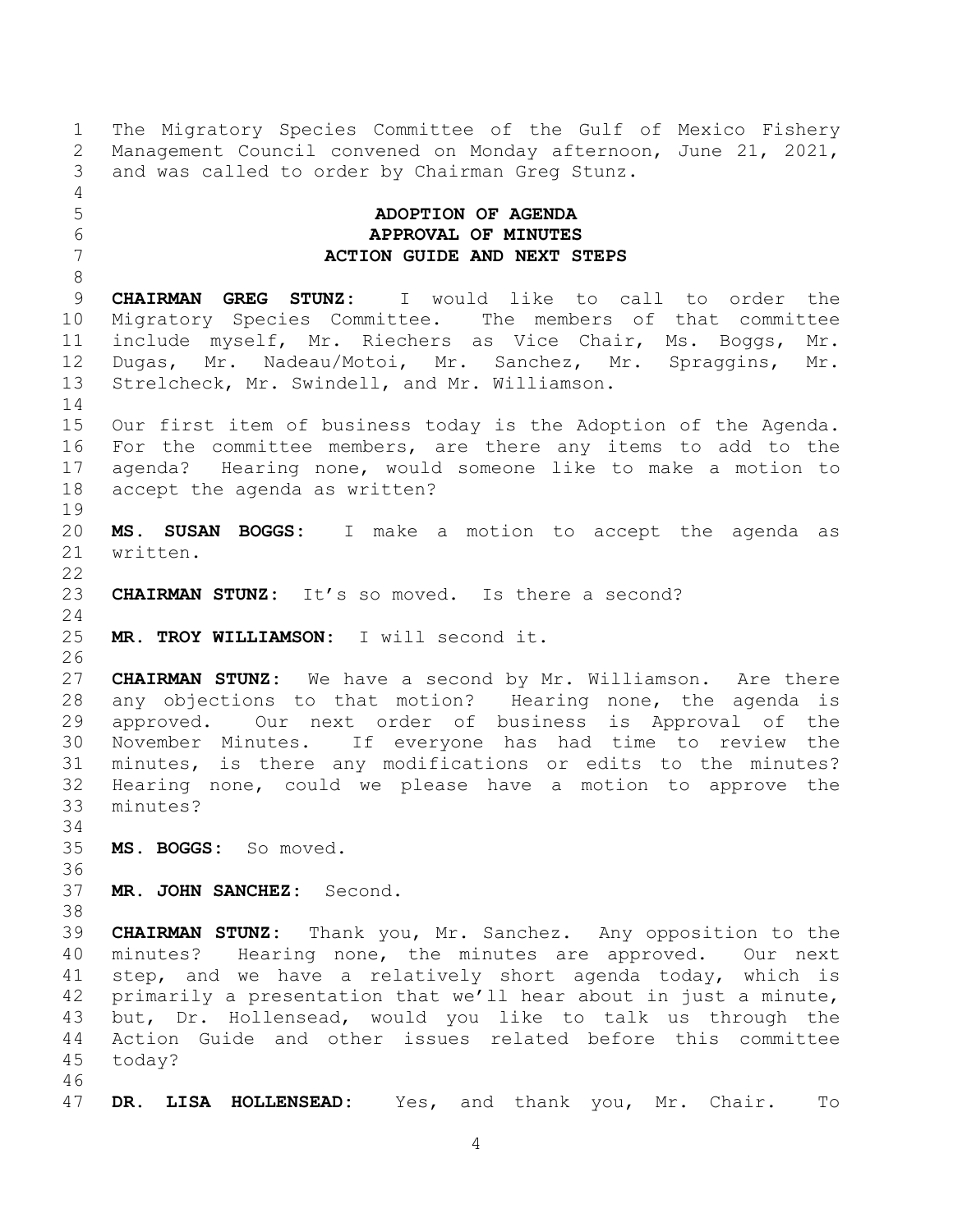1 reiterate, we just have one item on the docket today, and this 2 is Highly Migratory Species, or HMS, Amendment 13 for Bluefin<br>3 Tuna. It was developed in response to a recent three-year It was developed in response to a recent three-year 4 review of the individual bluefin quota, as well as recent<br>5 changes in the bluefin fishery, moving away from purse seining changes in the bluefin fishery, moving away from purse seining 6 to primarily hand-gear fisheries, and input from the HMS AP and the public.

8 9 The amendment has four objectives. Number one is to evaluate<br>10 and optimize allocations of the U.S. bluefin quota among 10 and optimize allocations of the U.S. bluefin quota among<br>11 categories. Number two is to maintain flexibility of the 11 categories. Number two is to maintain flexibility of the 12 regulations to account for the highly variable nature of the<br>13 bluefin fisheries and maintain fairness among permit and quota 13 bluefin fisheries and maintain fairness among permit and quota<br>14 categories. Number three is continue to manage the Atlantic 14 categories. Number three is continue to manage the Atlantic<br>15 pelagic longline fishery consistent with the IBO program 15 pelagic longline fishery consistent with the IBQ program<br>16 objectives, and Number four is modify the management of the 16 objectives, and Number four is modify the management of the 17 pelagic longline fisheries as informed by the three-year review 18 and important relevant prevailing trends.

19<br>20 20 Today, we have Mr. Thomas Warren from the HMS Office, and he<br>21 will provide an overview presentation of the amendment, and 21 will provide an overview presentation of the amendment, and<br>22 public comment on this amendment will be collected until July 20 22 public comment on this amendment will be collected until July 20<br>23 of this year. The committee should review the amendment and ask 23 of this year. The committee should review the amendment and ask<br>24 any questions of Mr. Warren, and, if the committee deems any questions of Mr. Warren, and, if the committee deems 25 necessary, provide formal comment on the amendment, and so, with<br>26 that, I will be happy to take any questions on the action quide, 26 that, I will be happy to take any questions on the action guide,<br>27 if there is any, Mr. Chair. if there is any, Mr. Chair.

28<br>29 29 **CHAIRMAN STUNZ:** Okay. Thank you, Dr. Hollensead. Before we 30 proceed with the presentation from Mr. Warren, is there any<br>31 questions from the committee? Hearing none, Mr. Warren, are you questions from the committee? Hearing none, Mr. Warren, are you 32 ready for the presentation?

## <span id="page-4-0"></span>33<br>34 34 **HIGHLY MIGRATORY SPECIES AMENDMENT 13: THREE-YEAR REVIEW OF THE** 35 **INDIVIDUAL BLUEFIN QUOTA PROGRAM THAT ADDRESSES THE DIRECTED** 36 **FISHERIES FOR BLUEFIN TUNA AND THE INCIDENTAL CATCH OF BLUEFIN** 37 **BY THE PELAGIC LONGLINE FISHERY**

38<br>39 39 **MR. THOMAS WARREN:** I'm Tom Warren with the HMS Management 40 Division, and I am based in Gloucester, and I'm going to provide 41 a brief overview of Amendment 13, which focuses on bluefin tuna<br>42 management. I will kind of skip through a lot of this fairly 42 management. I will kind of skip through a lot of this fairly<br>43 quickly, and then, as you're interested in specific topics, you 43 quickly, and then, as you're interested in specific topics, you<br>44 can ask me more detailed questions. can ask me more detailed questions.

45<br>46 46 We published a proposed rule on May 21, and, briefly, why are<br>47 management measures needed, what the management measures are, management measures needed, what the management measures are,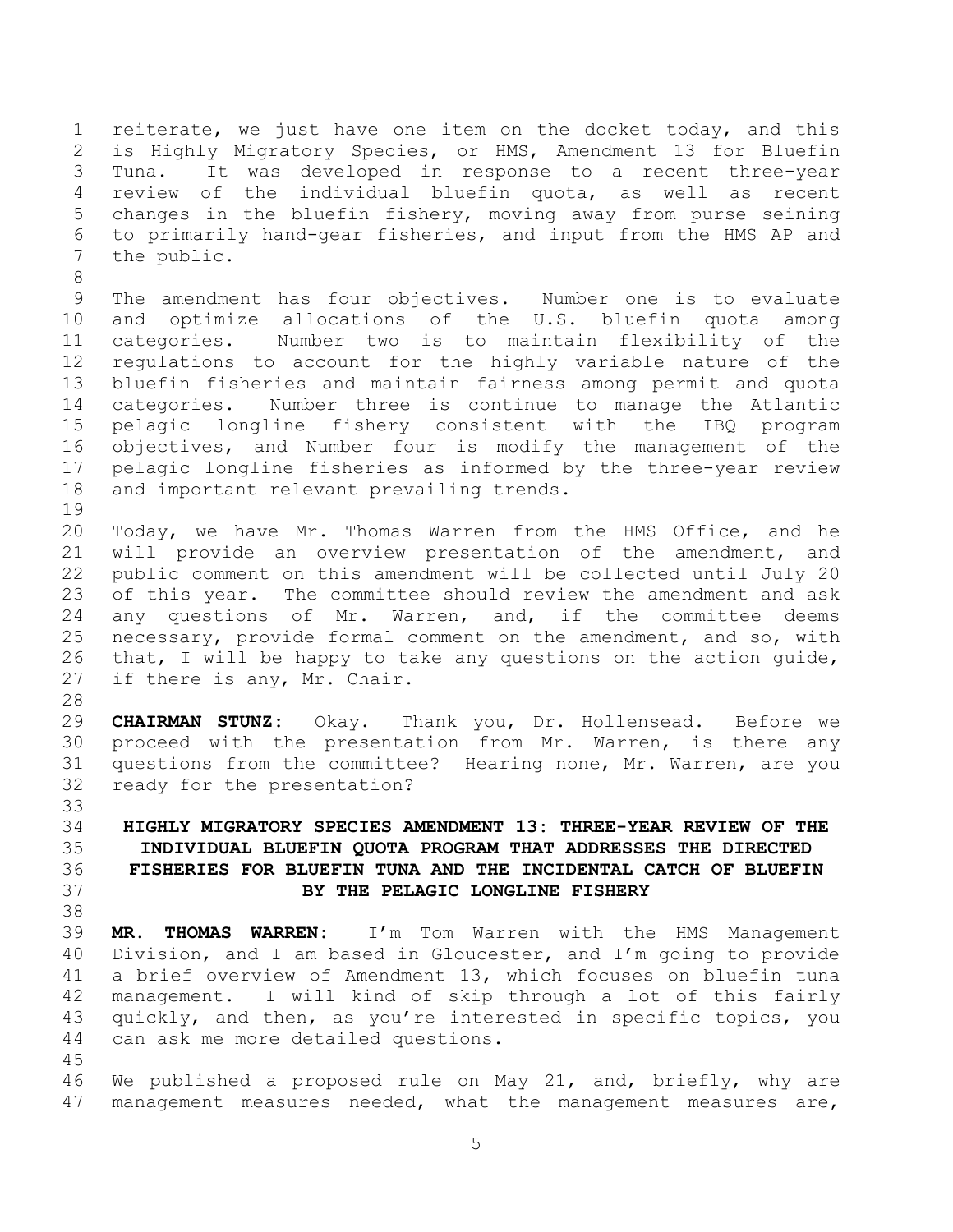1 and the next steps are going to be the major topics of my<br>2 presentation. presentation.

3 4 As briefly noted, the individual bluefin quota has had many<br>5 suggestions over the years from longline fishermen, and we did a suggestions over the years from longline fishermen, and we did a 6 formal three-year review of the program, and the purse seine<br>7 fishery has been active since 2015, and, meanwhile, other fishery has been active since 2015, and, meanwhile, 8 fisheries that are very active need bluefin quota, and, on the<br>9 third topic, the directed fisheries, there's been interest in 9 third topic, the directed fisheries, there's been interest in<br>10 the method of allocation in the context of increased landings in 10 the method of allocation in the context of increased landings in<br>11 highly numbers of permit holders. highly numbers of permit holders.

12<br>13 13 The formal regulatory process began in 2019, and we released an<br>14 issues and options document that provided an indication of some 14 issues and options document that provided an indication of some<br>15 of our ideas and provided the public with some notion of 15 of our ideas and provided the public with some notion of<br>16 addressing where we're headed with this amendment. We released addressing where we're headed with this amendment. We released 17 a three-year review and recommendations, and the HMS Advisory 18 Panel had made suggestions, and then, more recently, we<br>19 completed a draft environmental impact statement that analyzed a 19 completed a draft environmental impact statement that analyzed a<br>20 number of alternatives and the social and economic impacts. number of alternatives and the social and economic impacts.

21<br>22 22 I won't go over these objectives again, as they were just<br>23 stated, and, first off, the bluefin allocation procedure that 23 stated, and, first off, the bluefin allocation procedure that<br>24 would affect all the quota categories basically is a minor step would affect all the quota categories basically is a minor step 25 in the allocation procedure. Instead of subtracting a fixed<br>26 amount from each quota category, such as the annual, the 26 amount from each quota category, such as the annual, the<br>27 general, the purse seine, and longline, we would instead do a 27 general, the purse seine, and longline, we would instead do a<br>28 different mathematical method and make a slight change in the 28 different mathematical method and make a slight change in the percentages for all the quota categories.

30<br>31 Switching gears to the longline category directly in the 32 individual bluefin quota program, since 2015, this catch share 33 program has allocated a fixed amount to vessels, but there's<br>34 been a relatively high amount of this allocation that has been 34 been a relatively high amount of this allocation that has been<br>35 allocated to non-active vessels, and so we're proposing a more 35 allocated to non-active vessels, and so we're proposing a more<br>36 dynamic method that would allocate annually only to active 36 dynamic method that would allocate annually only to active<br>37 vessels, and this allocation would be based on target species 37 vessels, and this allocation would be based on target species<br>38 landings, and specific ones at that. landings, and specific ones at that.

39

40 Each vessel would be assigned to four percentage share tiers,<br>41 and this is based on their catch relative to the fleet-wide 41 and this is based on their catch relative to the fleet-wide<br>42 total, and so, basically, we rank vessels landings percentages 42 total, and so, basically, we rank vessels landings percentages<br>43 relative to the whole and divide them up into four groups and 43 relative to the whole and divide them up into four groups and<br>44 determine four specific shares for that vear. For example, 44 determine four specific shares for that year.<br>45 based on 2015 to 2018 data, the share percenta 45 based on 2015 to 2018 data, the share percentages that each<br>46 vessel would be assigned were these 2.09, 1.18, 0.64, and 0.12, 46 vessel would be assigned were these  $2.09$ ,  $1.18$ ,  $0.64$ , and  $0.12$ ,  $47$  and these would change annually. and these would change annually.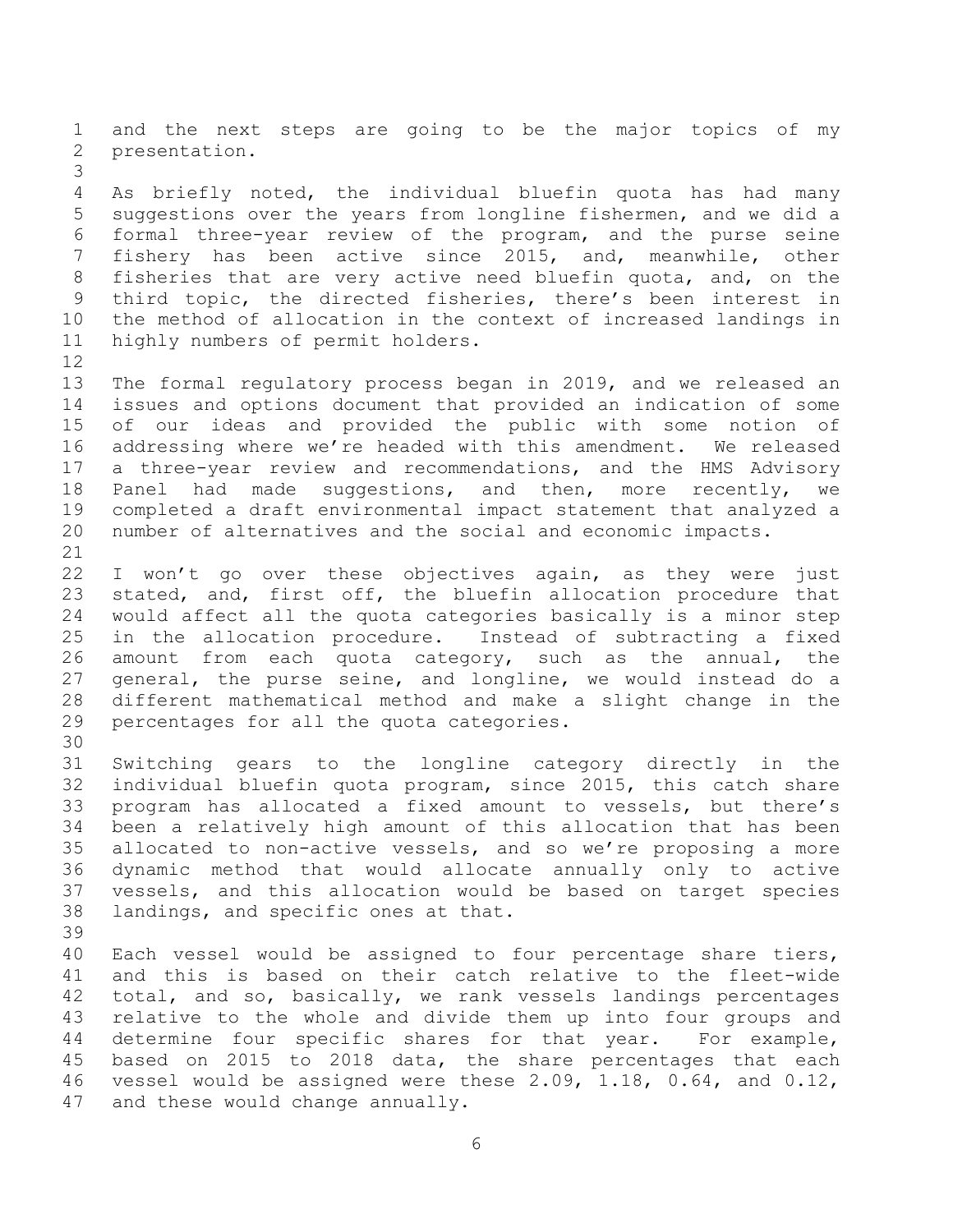$\frac{1}{2}$ 2 Currently, all vessels shares are designated as either Gulf of<br>3 Mexico or Atlantic, and Gulf of Mexico shares can be used in the Mexico or Atlantic, and Gulf of Mexico shares can be used in the<br>Gulf and the Atlantic. However, Atlantic shares can only be 4 Gulf and the Atlantic. However, Atlantic shares can only be<br>5 used to account for bluefin catch in the Atlantic, in order to 5 used to account for bluefin catch in the Atlantic, in order to<br>6 prevent increases of effort in the Gulf of Mexico. prevent increases of effort in the Gulf of Mexico. 7 8 This designation and those rules would continue, but what would<br>9 change would be how shares would be designated, and so this change would be how shares would be designated, and so this 10 would be more dynamic, instead of fixed under the current<br>11 system, and annual shares would be modified, depending on the 11 system, and annual shares would be modified, depending on the<br>12 location of fishing effort. However, we would maintain an 12 location of fishing effort. However, we would maintain an<br>13 overall cap on the Gulf of Mexico shares, in order to cap the 13 overall cap on the Gulf of Mexico shares, in order to cap the<br>14 amount of bluefin catch in the Gulf of Mexico. amount of bluefin catch in the Gulf of Mexico.  $\frac{15}{16}$ There are other allocation alternatives that I won't get into. 17 Instead of basing allocation on landings, we analyze those based 18 on hooks, or numbers of sets, or divided equally, or rewriting<br>19 the current formula. the current formula. 20<br>21 21 We are proposing to cap the amount of shares that can be issued<br>22 to an individual or, specifically, an entity, and, although 22 to an individual or, specifically, an entity, and, although<br>23 shares cannot be bought and sold or transferred independent from 23 shares cannot be bought and sold or transferred independent from<br>24 a permit, because limited access longline permits may be bought a permit, because limited access longline permits may be bought 25 and sold or transferred, then, indirectly, shares can<br>26 accumulate. Now, we haven't seen a problem in accumulation of 26 accumulate. Now, we haven't seen a problem in accumulation of<br>27 shares, but this would just prevent future problems from 27 shares, but this would just prevent future problems from<br>28 arising. arising.  $\frac{29}{30}$ 30 We're proposing to change the reporting requirements. Dealers<br>31 would be no longer required to put in a PIN or dead discard would be no longer required to put in a PIN or dead discard 32 information, to streamline things for the dealer. The vessels 33 have successfully reported data on dead discards real time,<br>34 through their VMS, and so we're making things more streamlined 34 through their VMS, and so we're making things more streamlined<br>35 for the dealers. With the electronic monitoring video camera 35 for the dealers. With the electronic monitoring video camera<br>36 program, we're streamlining that a little bit, by proposing that 36 program, we're streamlining that a little bit, by proposing that<br>37 vessels be required to mail in the hard drives after every two 37 vessels be required to mail in the hard drives after every two<br>38 trips instead of after every trip. trips instead of after every trip. 39 40 We are proposing authorization to mount cameras on booms, if 41 necessary, to obtain an optimal view, and, also, put some kind<br>42 of measuring grid on the deck to serve as a size reference, and 42 of measuring grid on the deck to serve as a size reference, and<br>43 that would be especially handy for automated computer review of 43 that would be especially handy for automated computer review of<br>44 the information. the information.  $\frac{45}{46}$ 46 Another aspect of the IBQ program that we're proposing changes<br>47 is implementing a cost recovery program, as required by is implementing a cost recovery program, as required by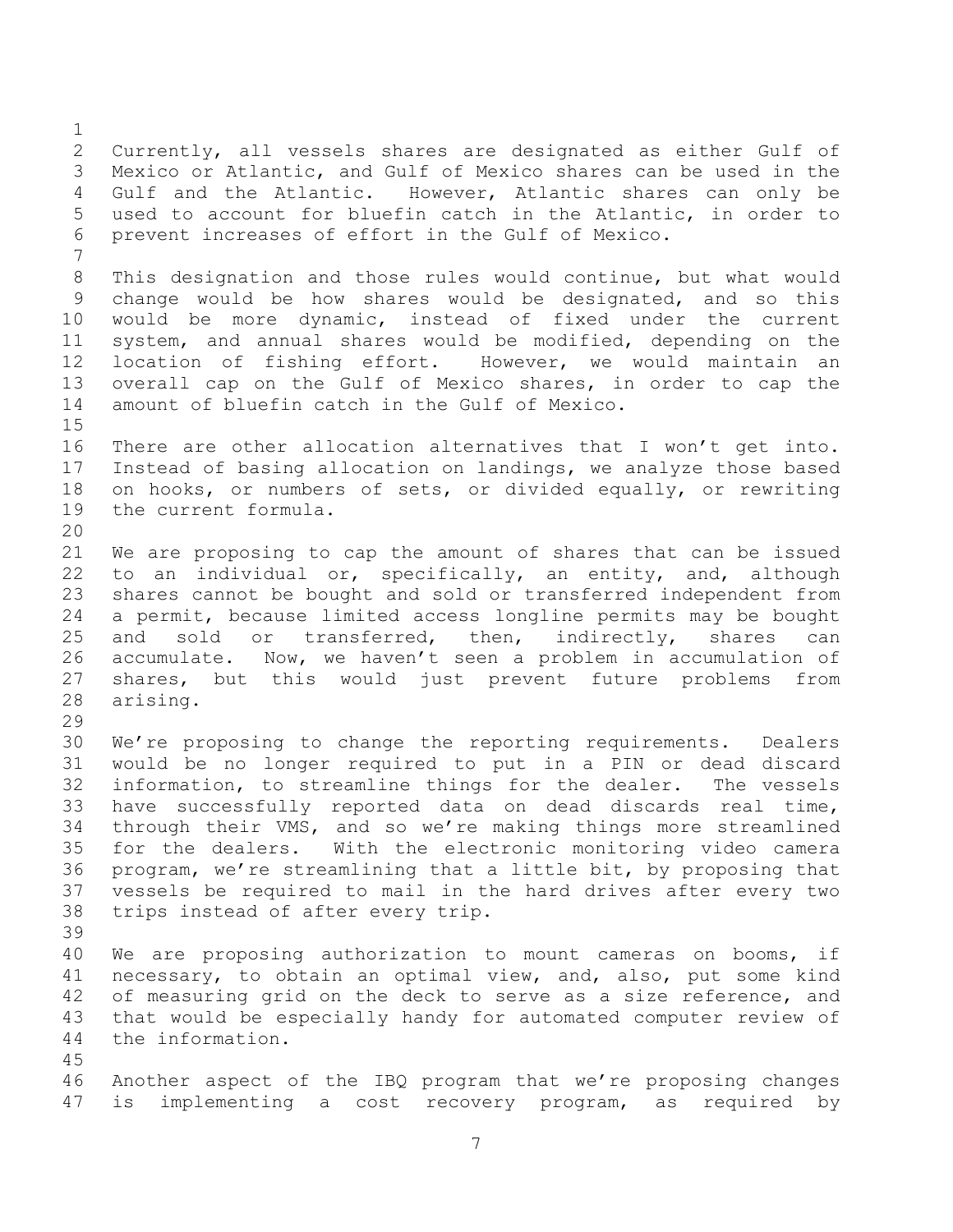1 Magnuson. Vessels would pay a nominal fee, based on bluefin<br>2 landed and average price, and Magnuson limits that to 3 percent 2 landed and average price, and Magnuson limits that to 3 percent<br>3 of ex-vessel value, but what is different, a little bit, about of ex-vessel value, but what is different, a little bit, about 4 this program is it wouldn't necessarily be charged very year. 5 6 Because bluefin is a bycatch species, not a lot of bluefin is The net amount of value that could be derived through a 8 cost recovery program is relatively low, and so, if it didn't<br>9 make economic sense to charge a fee to vessels, for example if 9 make economic sense to charge a fee to vessels, for example if<br>10 it costed a similar amount for us to actually run the cost 10 it costed a similar amount for us to actually run the cost<br>11 recovery program as the cost -- As the fee that could be 11 recovery program as the cost -- As the fee that could be<br>12 recouped, it wouldn't make any sense for anyone, and so we would 12 recouped, it wouldn't make any sense for anyone, and so we would<br>13 make an annual determine on that basis. make an annual determine on that basis.  $\begin{array}{c} 14 \\ 15 \end{array}$ Lastly, for the IBQ program, clarifying -- The current rules are 16 not clear with respect to the use of greenstick gear by longline 17 vessels, and so this would clarify the rules that one legally-18 sized bluefin could be caught incidentally on greenstick gear,<br>19 but they would need to account for that and report that. but they would need to account for that and report that. 20<br>21 21 Switching gears to the purse seine fishery, as mentioned before,<br>22 the purse seine fishery has been largely inactive for a decade-22 the purse seine fishery has been largely inactive for a decade-<br>23 and-a-half and totally inactive since 2015, and this fishery was 23 and-a-half and totally inactive since 2015, and this fishery was<br>24 created in 1982, and this fishery was a limited access fishery, created in 1982, and this fishery was a limited access fishery, 25 and there were only five historical participants granted these<br>26 permits, and these were five participants that were financially 26 permits, and these were five participants that were financially<br>27 dependent, and these limited access permits were non-27 dependent, and these limited access permits were non-<br>28 transferable. transferable. 29<br>30 30 Because this fishery has been inactive, and there was a<br>31 meaningful amount of quota tied up in it, we're proposing that meaningful amount of quota tied up in it, we're proposing that 32 this quota be redistributed to the directed bluefin categories, 33 namely the general, harpoon, angling, and reserve. However, not<br>34 redistributing to the longline or trap categories, because they 34 redistributing to the longline or trap categories, because they<br>35 are incidental categories, and, in a moment, I will show you the 35 are incidental categories, and, in a moment, I will show you the revised percentages. revised percentages. 37<br>38 38 The angling, or recreational, fishery, we're proposing some<br>39 modifications, and the angling, or recreational, category for modifications, and the angling, or recreational, category for 40 bluefin targets these smaller-sized bluefin between twenty-seven<br>41 and seventy-three inches, whereas the commercial fishery targets 41 and seventy-three inches, whereas the commercial fishery targets<br>42 those greater than seventy-three. those greater than seventy-three. 43 44 However, in the recreational fishery, there is a small amount of<br>45 incidental catch of these larger-sized bluefin that is allowed, 45 incidental catch of these larger-sized bluefin that is allowed,<br>46 and there is a small quota set aside in three geographic areas, 46 and there is a small quota set aside in three geographic areas,<br>47 one in the Gulf and one in the North Atlantic and one in the one in the Gulf and one in the North Atlantic and one in the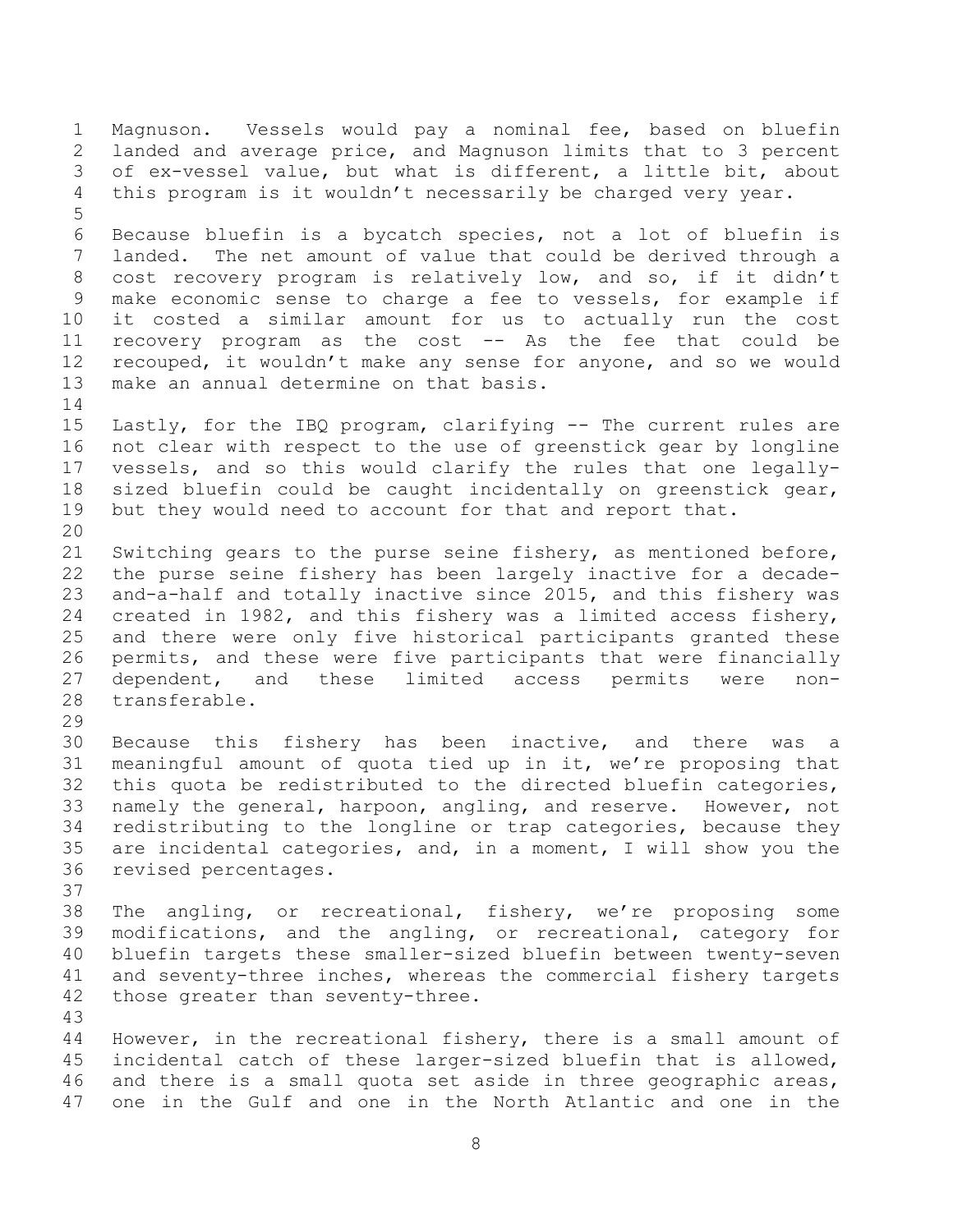1 South Atlantic.

 $\frac{2}{3}$ What we're doing is proposing to divide that northern trophy 4 area into two zones and provide each a quota, in order to<br>5 provide a little bit more opportunity for those fishing in the provide a little bit more opportunity for those fishing in the 6 more northern areas that haven't had much opportunity, by virtue<br>7 of the fact that it's a small quota, and it's mostly caught of the fact that it's a small quota, and it's mostly caught 8 before the fish arrive in those northern waters.

 $\frac{9}{10}$ 10 Here, in blue, you can see the proposed two new trophy areas,<br>11 Gulf of Maine trophy and Southern New England trophy, that would 11 Gulf of Maine trophy and Southern New England trophy, that would<br>12 each have a small amount of quota associated. each have a small amount of quota associated.

13<br>14 14 For the harpoon category, we're proposing a change in retention<br>15 limits, and we would maintain the current limit on the large 15 limits, and we would maintain the current limit on the large<br>16 medium fish, but what is new is that, currently, the giant medium fish, but what is new is that, currently, the giant 17 bluefin, there is no retention limit per day. Although there is 18 an overall cap on the quota for harpoon, there's not a limit on<br>19 a per-dav basis, and so, in order to hopefully create more 19 a per-day basis, and so, in order to hopefully create more<br>20 fishing opportunity, and potentially lengthen the season, and 20 fishing opportunity, and potentially lengthen the season, and<br>21 maybe have more participants, this would set the total number of 21 maybe have more participants, this would set the total number of<br>22 bluefin per day that could be retained, but it provides some 22 bluefin per day that could be retained, but it provides some<br>23 combination of flexibility of the two size classes. combination of flexibility of the two size classes.

25 Then an administrative change that would affect those applying<br>26 to a permit is, if folks make a mistake applying to a permit, a 26 to a permit is, if folks make a mistake applying to a permit, a<br>27 limited-access permit specifically, right now, they can't make 27 limited-access permit specifically, right now, they can't make<br>28 any changes, if they discover their error after forty-five days, 28 any changes, if they discover their error after forty-five days,<br>29 and so this would allow changes to permit categories, due to 29 and so this would allow changes to permit categories, due to<br>30 errors, anytime during the fishing year, but with the caveat 30 errors, anytime during the fishing year, but with the caveat<br>31 that the vessel has not landed any bluefin. that the vessel has not landed any bluefin.

32<br>33 33 This, also, we analyzed some other alternatives affecting the<br>34 qeneral category, although we did not propose any, such as 34 general category, although we did not propose any, such as<br>35 different ways to modify the general category subguotas, twelve 35 different ways to modify the general category subquotas, twelve<br>36 equal months, more quota to the -- Excuse me. A longer period 36 equal months, more quota to the -- Excuse me. A longer period<br>37 for the January to March subquota period, increasing January to 37 for the January to March subquota period, increasing January to<br>38 March, or increasing September and October, basically different 38 March, or increasing September and October, basically different<br>39 methods of slicing and dicing the bluefin quota for the general methods of slicing and dicing the bluefin quota for the general 40 category.

41<br>42

24

42 To summarize the proposed quota percentages that we're<br>43 proposing, the pie chart on the left is the current situation. 43 proposing, the pie chart on the left is the current situation.<br>44 The proposed pie chart on the right is the proposed. The things 44 The proposed pie chart on the right is the proposed. The things<br>45 to note are the orange slice, the purse seine slice, on the 45 to note are the orange slice, the purse seine slice, on the<br>46 current regulations would no longer exist under the proposed 46 current regulations would no longer exist under the proposed<br>47 regulations, and I would also note that all of the categories regulations, and I would also note that all of the categories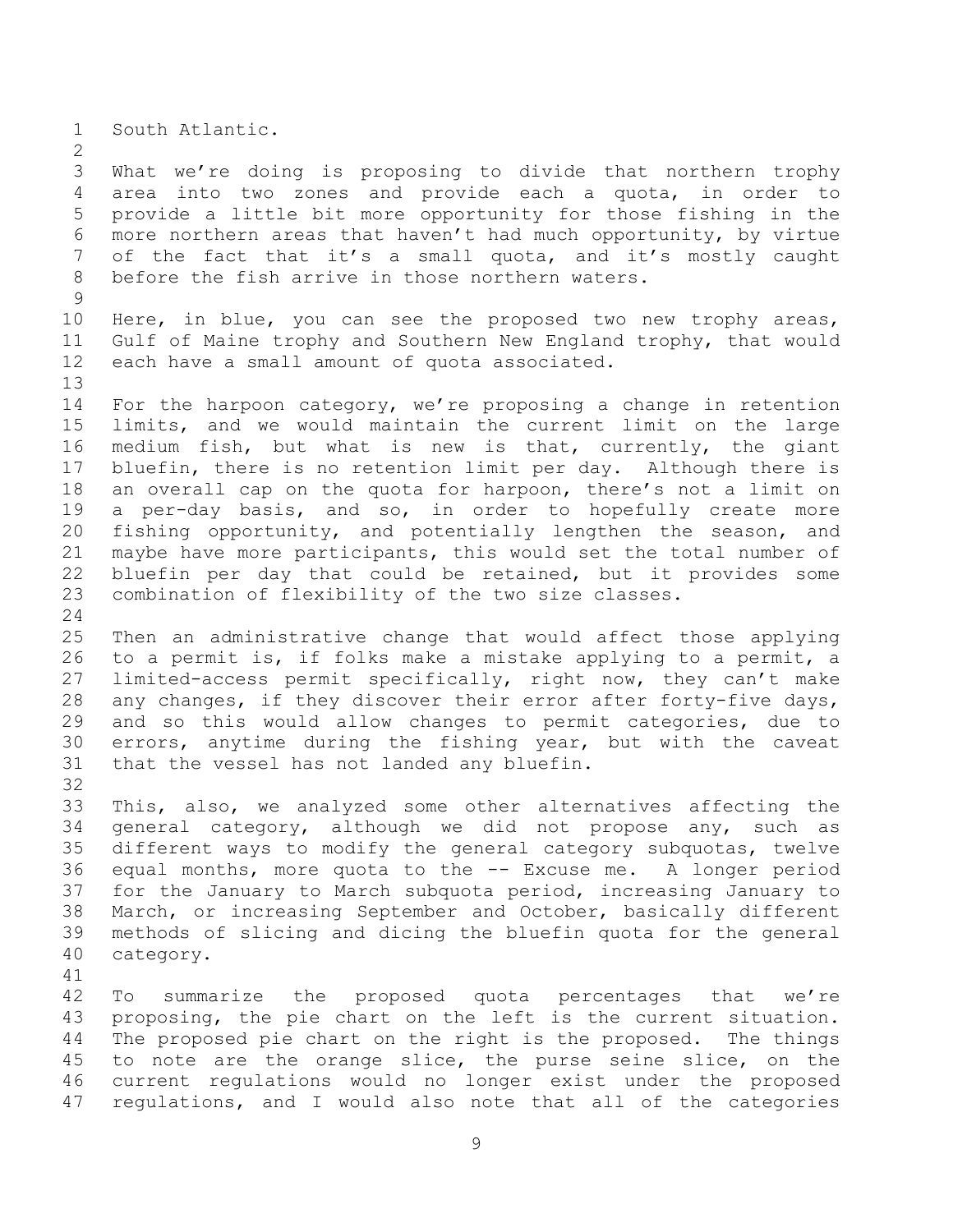1 would have a larger percentage. Now, the longline category<br>2 wouldn't get reallocated, or any of this purse seine, but they 2 wouldn't get reallocated, or any of this purse seine, but they<br>3 have a slightly higher percentage, due to the math change that I 3 have a slightly higher percentage, due to the math change that I<br>4 mentioned. mentioned. 5 6 For those of you who don't like pie charts, this shows the<br>7 current percentages, the left-hand column. Those that would current percentages, the left-hand column. 8 result from the slight mathematical change, you can see they're<br>9 relatively minor, but then, more importantly, the net proposed 9 relatively minor, but then, more importantly, the net proposed<br>10 quota percentages are in the right-hand category. quota percentages are in the right-hand category.  $\begin{array}{c} 11 \\ 12 \end{array}$ 12 For example, the general category would go from 47.1 to 55.8,<br>13 and the purse seine would go from 18.6 percent of the bluefin 13 and the purse seine would go from 18.6 percent of the bluefin<br>14 quota to zero, the angling category from 19.7 to 23.3. quota to zero, the angling category from 19.7 to 23.3.  $\frac{15}{16}$ We will be accepting comments through July 20, and you can 17 submit comments as shown here, or feel free to contact HMS staff 18 for instructions. We will be developing the final environmental<br>19 impact statement and the final rule, and we hope to implement 19 impact statement and the final rule, and we hope to implement<br>20 new measures as of January 1, 2022. We have held one public 20 new measures as of January 1, 2022. We have held one public<br>21 hearing webinar to-date, and there will be two more, one on July 21 hearing webinar to-date, and there will be two more, one on July<br>22 8 and one on July 14. Thank you for allowing me to run through 22 8 and one on July 14. Thank you for allowing me to run through<br>23 this, a lot of information, hastily, while hopefully allowing 23 this, a lot of information, hastily, while hopefully allowing<br>24 some time for some questions. some time for some questions.  $\frac{25}{26}$ 26 **CHAIRMAN STUNZ:** Well, thank you, Tom, for that interesting 27 presentation. I'm sure there will be a few questions from the<br>28 committee, and so, if the committee has any questions, go ahead. 28 committee, and so, if the committee has any questions, go ahead.<br>29 I don't know if we're going to put our hands-up list, or, Tom, 29 I don't know if we're going to put our hands-up list, or, Tom,<br>30 if you're willing to -- Tom Frazer, the Chair, is willing to 30 if you're willing to  $--$  Tom Frazer, the Chair, is willing to 31 call on people for me, that would be great, there in-person. call on people for me, that would be great, there in-person. 32<br>33 33 **DR. TOM FRAZER:** Okay, Greg, and so I will kind of monitor 34 hands-up on our end here. I am keeping an eye out right now. Ms. Boggs. 36<br>37 37 **MS. BOGGS:** I'm not a bluefin fisherman, but I do have a 38 question about the pie chart. What is the category of general?<br>39 What does that entail? What does that entail? 40 41 **MR. WARREN:** That is the commercial category, predominantly the<br>42 hook-and-line fishermen, and it's an open-access category, and 42 hook-and-line fishermen, and it's an open-access category, and<br>43 most of this activity is in two areas off of North Carolina and 43 most of this activity is in two areas off of North Carolina and<br>44 off of New England, and there are some harpoon vessel 44 off of New England, and there are some harpoon vessel<br>45 participants, and, mainly, the harpoon vessels choose to 45 participants, and, mainly, the harpoon vessels choose to<br>46 participate in a separate harpoon category that's only allowed 46 participate in a separate harpoon category that's only allowed<br>47 harpoon gear. harpoon gear.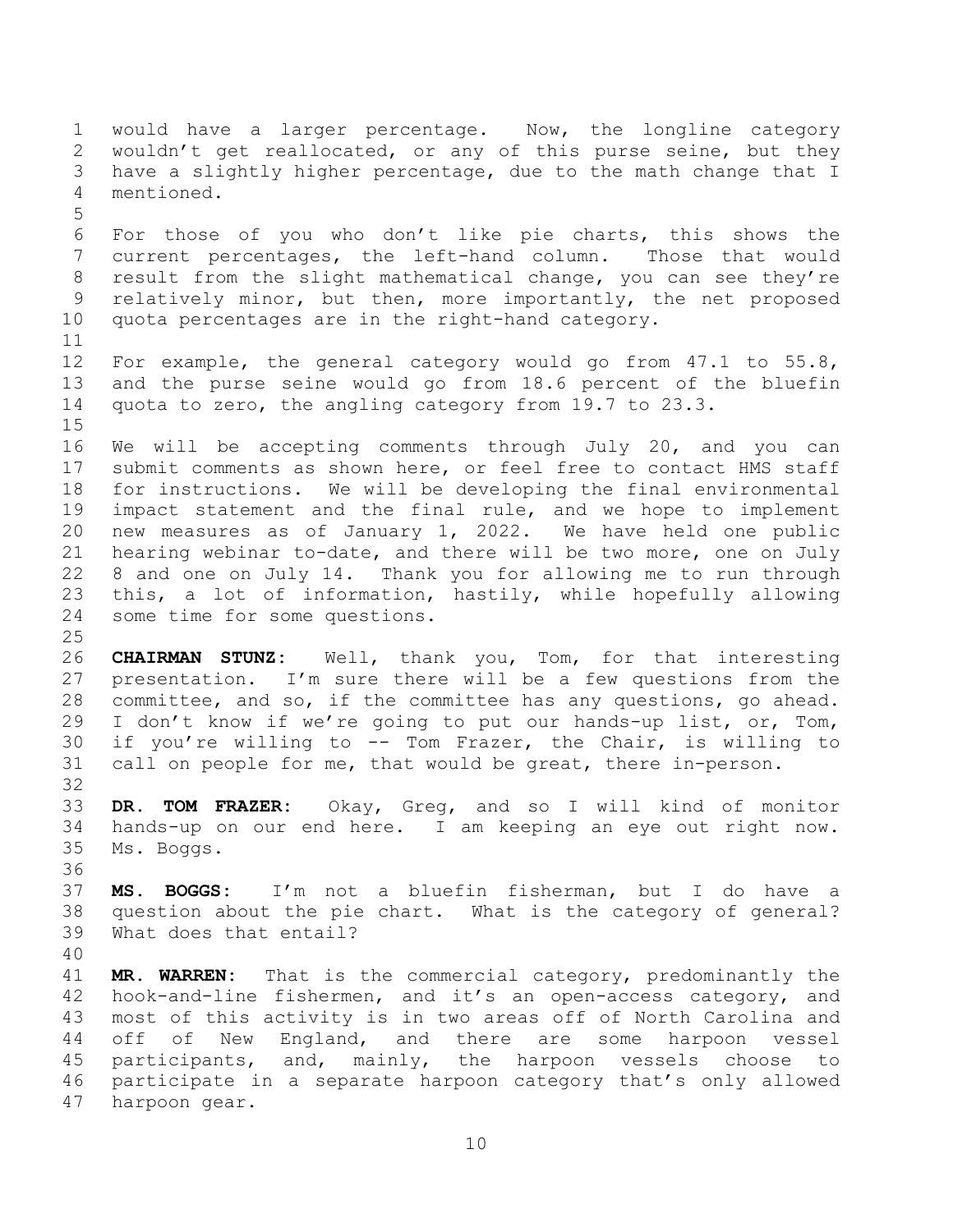$\frac{1}{2}$ 2 **DR. FRAZER:** Thank you, Mr. Warren, for that answer. We have a question from Mr. Strelcheck.

4<br>5 5 **MR. ANDY STRELCHECK:** Thanks for the presentation. Can you go 6 back to your slide showing the dynamic redistribution? It was fairly early on.

8 9 **MR. WARREN:** There were two relevant slides. This is the first of the two slides.

 $\begin{array}{c} 11 \\ 12 \end{array}$ 12 **MR. STRELCHECK:** My understanding is this kind of built off of 13 the same conversation that we were having about cyclical<br>14 distribution in the for-hire sector at one time, and so I'm just 14 distribution in the for-hire sector at one time, and so I'm just<br>15 curious if you can kind of talk a little bit more specifically curious if you can kind of talk a little bit more specifically 16 about this and how this would be implemented, in practice, going 17 forward for bluefin.

18<br>19 19 **MR. WARREN:** Sure. As I mentioned, this arose from a fair 20 amount of -- Up to even 30 percent of the quota being allocated<br>21 to vessels that were inactive, and so it would make more use of 21 to vessels that were inactive, and so it would make more use of<br>22 this quota and optimize the ability of the active vessels to 22 this quota and optimize the ability of the active vessels to<br>23 fish and account for bluefin, and we're proposing a dynamic 23 fish and account for bluefin, and we're proposing a dynamic<br>24 system that so that, every year, we would use the three most system that so that, every year, we would use the three most 25 recent previous years of data, and, in this case, the designated<br>26 species of swordfish, bigeye, yellowfin, and albacore and 26 species of swordfish, bigeye, yellowfin, and albacore<br>27 skipjack tuna, and so dealer landings data -- We would comp 27 skipjack tuna, and so dealer landings data -- We would compile<br>28 it every year, looking at a three-year moving window, basically. it every year, looking at a three-year moving window, basically.

 $\frac{29}{30}$ 30 Then we would make a determination of shares based on<br>31 essentially the percentage each vessel constitutes in relation essentially the percentage each vessel constitutes in relation 32 to the whole, and then do that every single year, and so it 33 enables a dynamic system, whereby it really reflects most recent<br>34 levels of fishing activity, and therefore it optimizes the use 34 levels of fishing activity, and therefore it optimizes the use<br>35 of a quota and, arquably, makes it fair for those who are 35 of a quota and, arguably, makes it fair for those who are  $36$  investing in the fishery currently. investing in the fishery currently.

- 37<br>38 38 **DR. FRAZER:** Andy, did that get to heart of your question? Thank you, Mr. Warren, for the answer. We have Mr. Anson next.
- 

40 41 **MR. KEVIN ANSON:** Thank you. I'm not on the committee. Thank 42 you, Mr. Warren, for the presentation. I wonder if you can go<br>43 to Slide 10, or page 10, where you talk about the increase to to Slide 10, or page 10, where you talk about the increase to 44 the Gulf of Mexico for shares, but yet it caps, and so it kind<br>45 of covers both bases, if you will.

46<br>47 On one hand, it's good that Gulf of Mexico fishermen are able to

of covers both bases, if you will.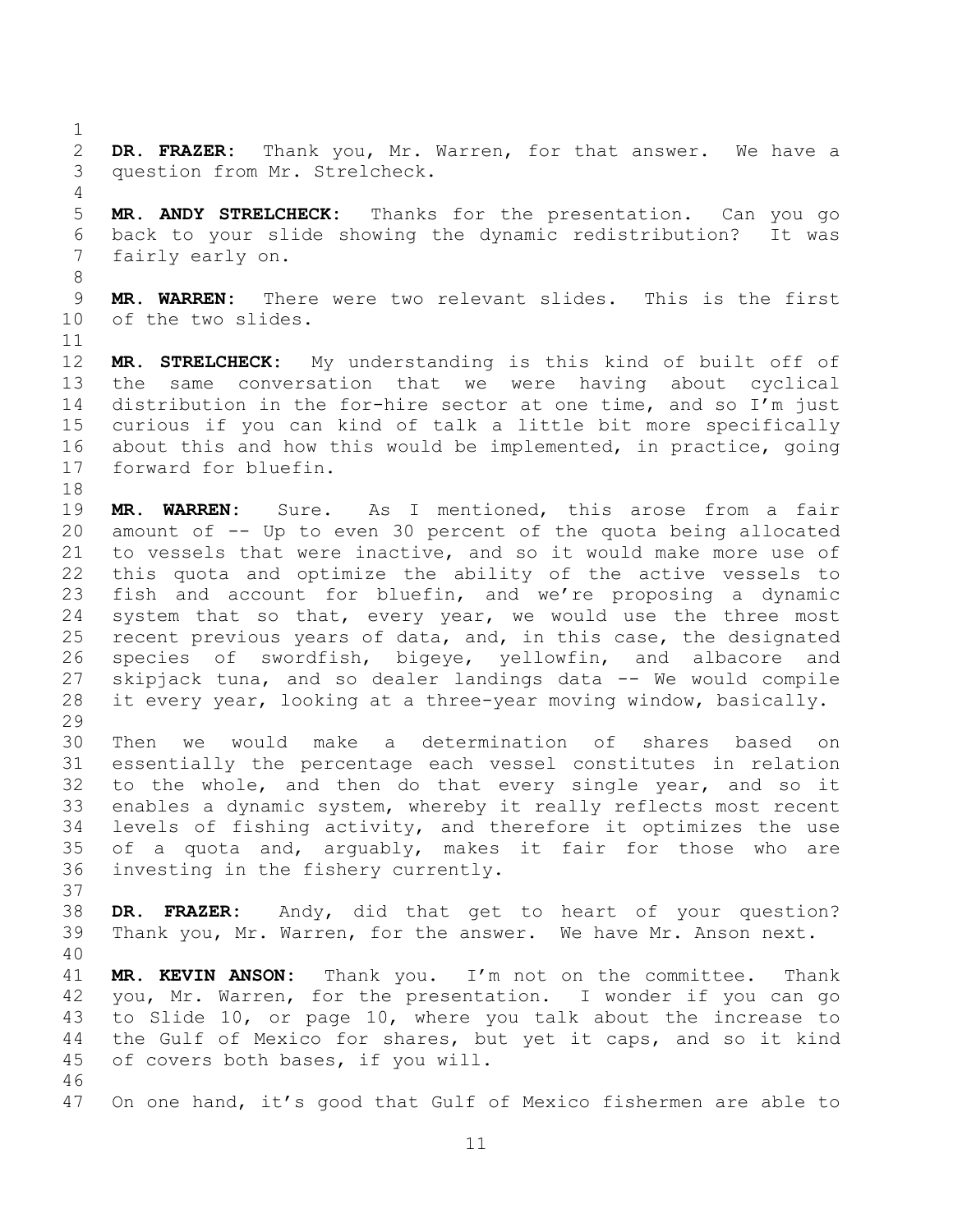1 harvest more bluefin, but I thought I heard, several years ago<br>2 at least, there was some concern about the amount of harvest 2 at least, there was some concern about the amount of harvest<br>3 that was occurring in the Gulf and that there was some concern that was occurring in the Gulf and that there was some concern 4 that those fish in the Gulf are kind of coming back to the Gulf,<br>5 and they're pretty much coming back to spawn, and so did that and they're pretty much coming back to spawn, and so did that 6 come into play, or how did that come to be, where you allowed an<br>7 increase, but yet capped it? increase, but yet capped it? 8<br>9 9 **MR. WARREN:** There is a current cap of 35 percent, and so, from<br>10 that perspective, it stavs the same. What we're also proposing 10 that perspective, it stays the same. What we're also proposing<br>11 though is that this cap be reduced, if necessary, but we don't 11 though is that this cap be reduced, if necessary, but we don't<br>12 anticipate a lot of effort increase, because there's really only 12 anticipate a lot of effort increase, because there's really only<br>13 less than a handful of vessels from the Atlantic who are 13 less than a handful of vessels from the Atlantic who are 14 interested in fishing in the Gulf and for whom this would<br>15 facilitate operations. facilitate operations. 16<br>17 By virtue of the dynamic system, if they don't have any quota 18 designated Gulf of Mexico, but they fish there, using leased<br>19 quota, the next vear, they would earn, so to speak, a little bit 19 quota, the next year, they would earn, so to speak, a little bit<br>20 of Gulf of Mexico quota and could fish there. of Gulf of Mexico quota and could fish there. 21<br>22 22 The overall catch level of bluefin in the Gulf of Mexico by the<br>23 longline fishery is very low, and so we don't anticipate a real 23 longline fishery is very low, and so we don't anticipate a real<br>24 concern about bumping up against this 35 percent category, or concern about bumping up against this 35 percent category, or 25 actually getting anywhere near it.  $\frac{26}{27}$ 27 **DR. FRAZER:** Okay. Thank you, Mr. Warren. Are there any other 28 questions? I am going to look over at staff, real quick,<br>29 because I can't see the folks that are on the webinar. Seeing 29 because I can't see the folks that are on the webinar.<br>30 none over there, I have one quick question with re 30 none over there, I have one quick question with regard to<br>31 angling effort in the Gulf of Mexico. Can you just elaborate a angling effort in the Gulf of Mexico. Can you just elaborate a 32 little bit on how much angling effort we might actually see, as<br>33 it relates to the total quota for bluefin? it relates to the total quota for bluefin? 34<br>35 35 **MR. WARREN:** Well, there's really not directed effort on bluefin 36 in the Gulf of Mexico. The angling is the directed fishery<br>37 specifically in the Atlantic, and so it's really just an 37 specifically in the Atlantic, and so it's really just an<br>38 incidental fishery, and so there is very little, and so what 38 incidental fishery, and so there is very little, and so what<br>39 we're talking for the proposed measures are incidental catch of we're talking for the proposed measures are incidental catch of 40 a few trophy category fish. 41<br>42 42 **DR. FRAZER:** Okay. Thank you. I am not seeing any other hands 43 up at the moment, and so, Mr. Warren, thank you very much for<br>44 the presentation. I thought it was an excellent one, and 44 the presentation. I thought it was an excellent one, and<br>45 hopefully you'll get an opportunity to update us in the future. hopefully you'll get an opportunity to update us in the future. 46<br>47 MR. WARREN: Thank you. I appreciate the time on your agenda,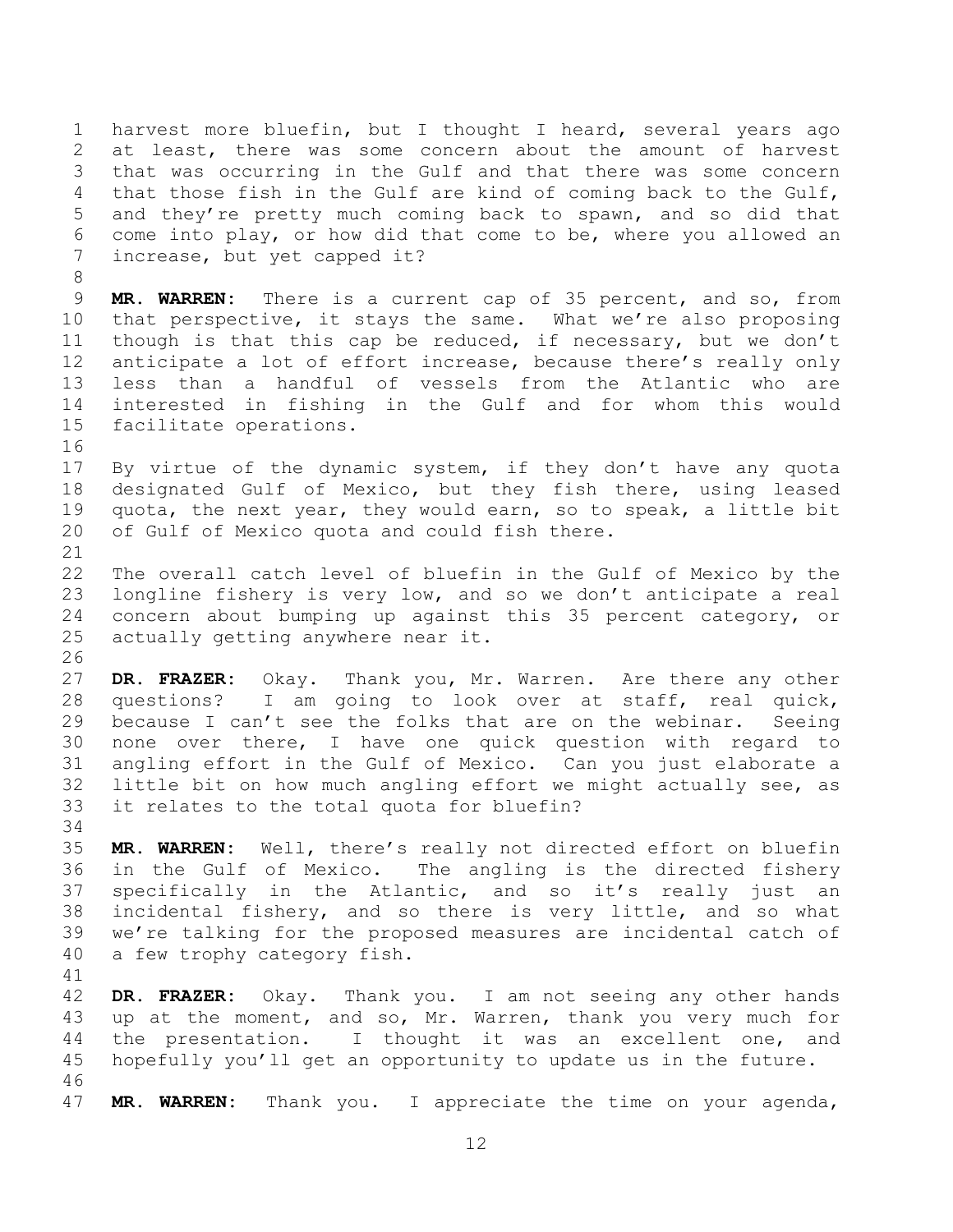<span id="page-12-0"></span>1 and don't hesitate to reach out, if you all have any questions.  $\frac{2}{3}$ 3 **DR. FRAZER:** Thank you. Greg, I'm going to turn it back to you. 4<br>5 5 **CHAIRMAN STUNZ:** Okay, and, yes, thank you, Mr. Warren. That 6 brings us to our next item, and that is Other Business. I<br>7 didn't hear any other business items when we were talking about didn't hear any other business items when we were talking about 8 the agenda earlier, and so I will just pause here for a minute,<br>9 just to make sure there is no other business that needs to come 9 just to make sure there is no other business that needs to come<br>10 before this committee. before this committee.  $\begin{array}{c} 11 \\ 12 \end{array}$ 12 **DR. FRAZER:** I think we have a quick question from Ms. Bosarge. Leann.  $\begin{array}{c} 14 \\ 15 \end{array}$ 15 **OTHER BUSINESS** 16 17 **MS. LEANN BOSARGE:** Thank you. I'm not on your committee, but, 18 while we had a representative from HMS on the line, because we<br>19 don't get to speak to you all at every single meeting, and, 19 don't get to speak to you all at every single meeting, and,<br>20 Greg, I'm sorry, and I quess I should be on the webinar too 20 Greg, I'm sorry, and I guess I should be on the webinar too<br>21 raising my hand, and I don't know, and it's kind of difficult, 21 raising my hand, and I don't know, and it's kind of difficult,<br>22 but, anyway, I just wanted to mention something to our HMS 22 but, anyway, I just wanted to mention something to our HMS<br>23 staff, while they were on the line. staff, while they were on the line. 24 25 It's not relative to tuna, and it's relative to sharks, but I<br>26 would like to use this opportunity just the same. You know, 26 would like to use this opportunity just the same.<br>27 we've had a lot of feedback from our fishermen, both 27 we've had a lot of feedback from our fishermen, both commercial<br>28 and for-hire, about sharks and their presence and their 28 and for-hire, about sharks and their presence and their<br>29 abundance here in the past and currently, and I just wanted to 29 abundance here in the past and currently, and I just wanted to  $30$  qive you a quick story. give you a quick story. 31 32 The last trip we made shrimping, and I'm from the shrimp fleet,<br>33 and it was about a thirty-day trip, and so about four weeks, 33 and it was about a thirty-day trip, and so about four weeks,<br>34 and, when we got home, we had to bring all the nets home with 34 and, when we got home, we had to bring all the nets home with<br>35 us, and bring them to our net man, and, by the time he got done 35 us, and bring them to our net man, and, by the time he got done<br>36 fixing those nets from all the shark damage, and the sharks are 36 fixing those nets from all the shark damage, and the sharks are<br>37 outside the net and not inside the net, but they're outside the 37 outside the net and not inside the net, but they're outside the<br>38 net biting holes in it to get to what's in the net, but it was 38 net biting holes in it to get to what's in the net, but it was<br>39 \$6,000 worth of damage, and so that is the presence that we are  $$6,000$  worth of damage, and so that is the presence that we are 40 feeling of sharks, and the net man came over to get his check,<br>41 and I was talking to him, and I said, my gosh, \$6,000 for one 41 and I was talking to him, and I said, my gosh, \$6,000 for one<br>42 trip in shark damage, and he said, Leann, I honestly, in all my 42 trip in shark damage, and he said, Leann, I honestly, in all my<br>43 years, and he's seventy years old, and so he's been doing this 43 years, and he's seventy years old, and so he's been doing this<br>44 for quite some time, and he said, I've never seen it this bad. for quite some time, and he said, I've never seen it this bad.  $\frac{45}{46}$ 46 He was telling me about another boat that had that same type of<br>47 damage, and now, that last trip, we were in the Atlantic, the damage, and now, that last trip, we were in the Atlantic, the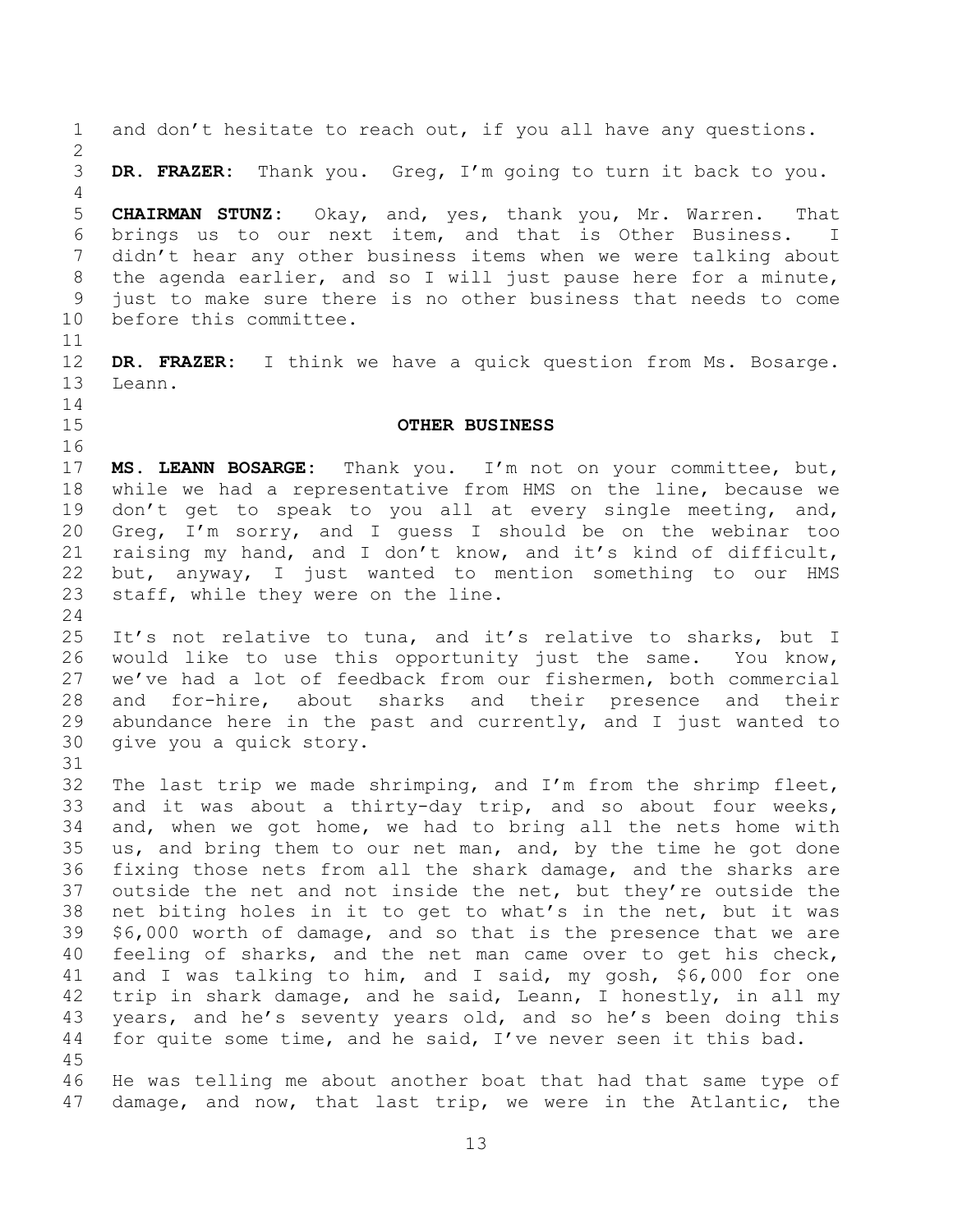1 South Atlantic, and I said, was he in the South Atlantic too, 2 and he said, nope, and he was in the Gulf. He said it's that<br>3 way everywhere, and he said that I have just never seen the way everywhere, and he said that I have just never seen the 4 sharks like they are right now, and so he's not been doing this<br>5 for five years or ten years. I mean, the man started sewing for five years or ten years. I mean, the man started sewing 6 nets probably before he could drive, and so he's been doing this  $\frac{1}{100}$  for a long, long time. for a long, long time. 8 9 I know that you probably hear that a lot, but I thought maybe if<br>10 I put a dollar value on the damage that maybe that would help 10 I put a dollar value on the damage that maybe that would help<br>11 people understand just how serious and substantial it is at this 11 people understand just how serious and substantial it is at this<br>12 point. point. 13<br>14 14 **MR. WARREN:** Thank you. We have heard a fair amount of concern about depredation. I personally haven't heard it with respect 16 to beaten-up shrimp nets, and so this is useful information that 17 I will share with my colleagues who are focused on this issue, 18 and so I appreciate the information, as well as the dollar<br>19 figure. figure. 20<br>21 DR. FRAZER: Greg, I'm not seeing any more hands up here.  $\frac{22}{23}$ 23 **CHAIRMAN STUNZ:** Okay. Well, not seeing any more hands or other business, that concludes the business for this committee. Mr. 25 Chairman, I will turn it back over to you. 26<br>27 27 **DR. FRAZER:** Thank you, but J.D. actually put his hand up here 28 right at the last minute, and so I will give him an opportunity<br>29 to chime in. to chime in. 30<br>31 31 **MR. J.D. DUGAS:** Thank you, Mr. Chair. Adding to Leann's 32 comments, the recreational anglers and the charter fishermen are 33 complaining a lot that the sharks are becoming a safety issue,<br>34 and so I just wanted to throw that out there, too. and so I just wanted to throw that out there, too. 35<br>36 36 **DR. FRAZER:** A safety issue in what regard, J.D.? 37<br>38 38 **MR. DUGAS:** Just having kids onboard and clients in the charter business, and I'm specifically talking off of Venice. There's a 40 lot of complaints and I hate to say it, but the charter captains<br>41 take matters into their own hands with sharks. It's a huge 41 take matters into their own hands with sharks. It's a huge<br>42 problem at the end of the river. problem at the end of the river. 43 44 **DR. FRAZER:** I will get to Ms. Boggs, but I just want to ask 45 another question, J.D., and I'm not  $-$  The safety issue comes<br>46 into play when you land the shark, and it's not  $-$  You're not 46 into play when you land the shark, and it's not -- You're not<br>47 afraid of somebody falling over the boat or something, and so afraid of somebody falling over the boat or something, and so